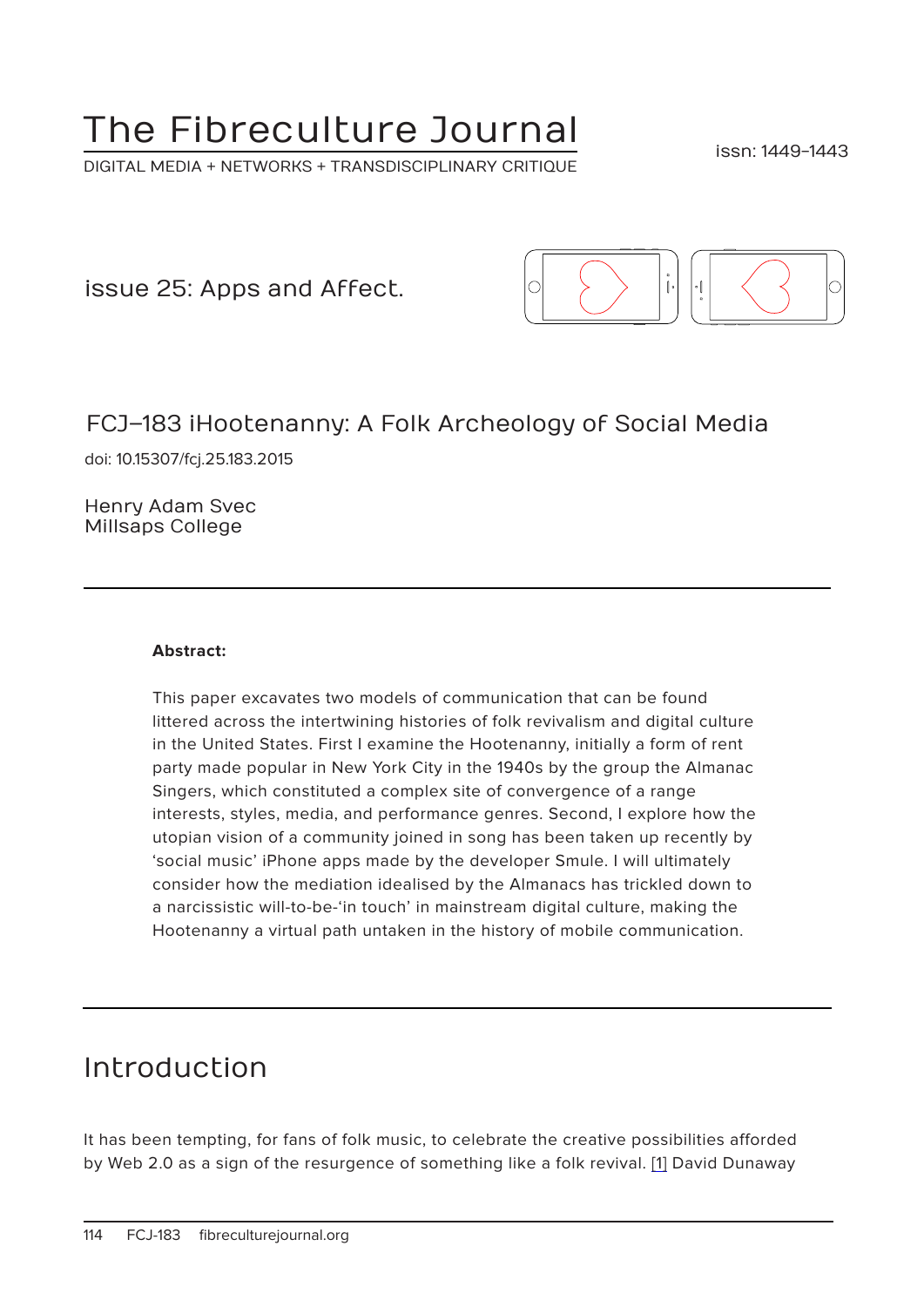(2010), for instance, has divided the history of folk revivalism in the United States into three periods. His first wave lumps together a wide range of collectors, researchers, and activists, from ethnographers to the more overtly political and propagandising efforts of Alan Lomax and others in the thirties and forties. Next is the 'folk boom', which featured the mass-commercial success in the fifties of the Weavers and then the Kingston Trio (Dunaway, 2010). Happily, the folk revival has returned again, according to Dunaway, beginning in the late eighties and early nineties, and the World Wide Web has been a key source of the new varieties of folk expression recently on offer: 'They are pulling out songbooks or warped records from their parents' folk revival, learning to play an instrument or two, and then performing for their Myspace friends or the virtual audience' (2010: 4). Dunaway (2010: 4) cites a Rolling Stone article from 2007 that dubs this the 'YouTube Folk Revival', which is defined by a reliance on networked personal computers. With guitar and social media in hand, anyone (at least anyone with a webcam, computer, and internet connection) can interpret any song they like and contribute to an ongoing and apparently organic process (Dunaway, 2010).

One could consider the developer Smule's popular line of iPhone apps as part of this neo-folk media constellation. Their products - including Ocarina, Ocarina 2, Magic Piano,\* IAMTPAIN, and Sing!\* - allow users to transform their sleek gadgets into expressive and simple instruments, often foregrounding the voice of the user as a key component of recombinant musical texts. Smule apps seem to answer Woody Guthrie's call to his fellow citizens that they must, and inevitably will, soon remember how to sing; they seem to allow us to join together in song as they foster digitalised reincarnations of our most 'organic' and 'timeless' instruments of all, our voices.

This paper will excavate two models of communication that can be found littered across the long, intertwining histories of folk revivalism and digital culture in the United States. [2] First we will examine the Hootenanny, initially a form of rent party made popular in New York City in the 1940s by the group the Almanac Singers. We will see that the Hootenanny (and the ideals that were attached to the concert format) constituted a complex site of convergence of a range interests, styles, media, and performance genres. However, for the Almanacs there were explicitly political aspirations at stake as well; the Hootenanny constituted a networked body through which 'bourgeois' distinctions, it was believed, could be challenged. Second, I will explore how the utopian vision of a community joined in song has also been taken up recently by Ocarina, Sing!, and other Smule iPhone apps. Drawing on the critical literature on 'prosumption' as a novel form of exploitation, however, as well as Jodi Dean's (2009; 2010) work on politics in an age of 'communicative capitalism', I will ultimately consider how the techno-authentic mediation idealised by the Almanacs has trickled down to a narcissistic will-to-be-'in touch' in mainstream digital culture.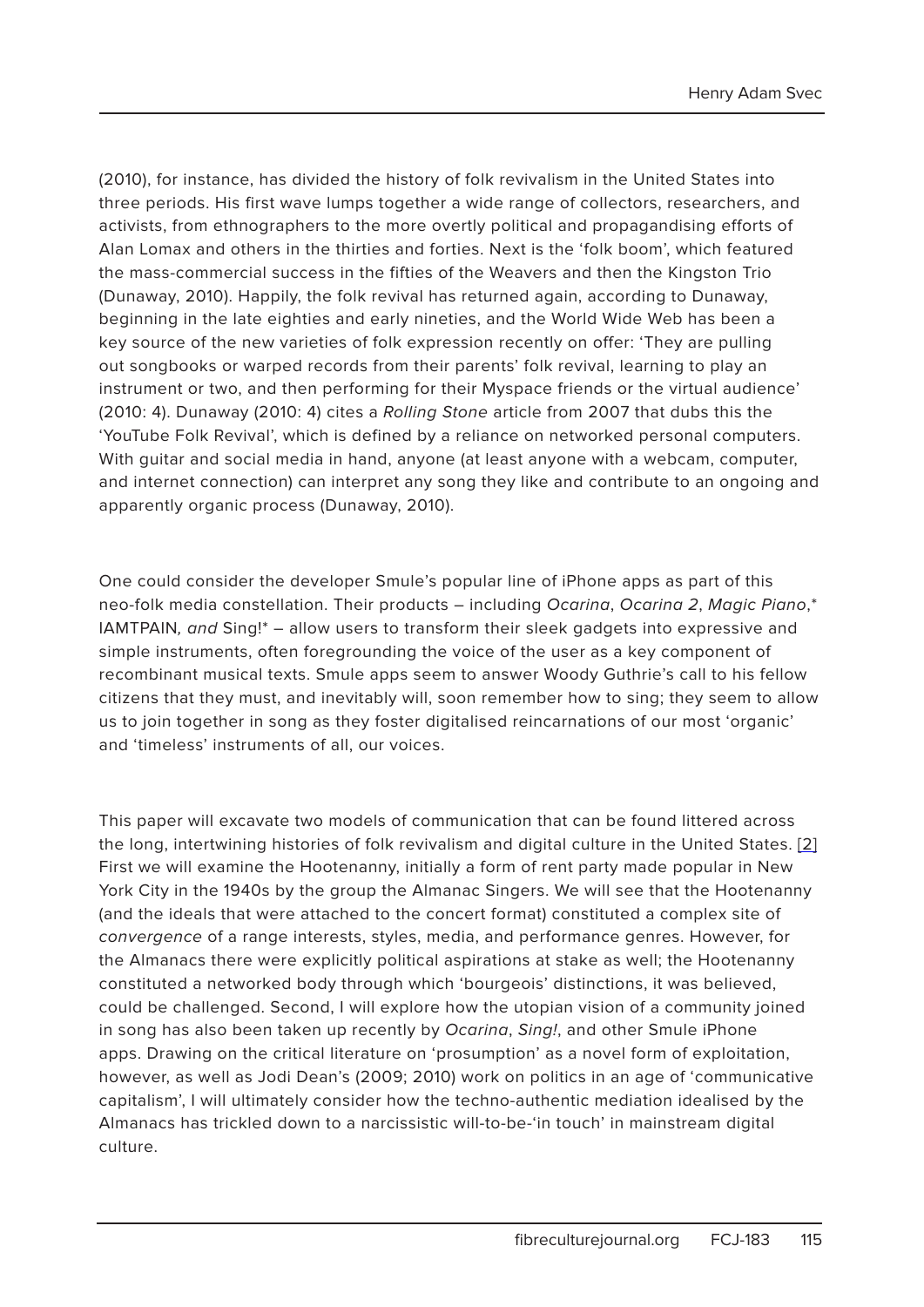Some readers might find it strange to see the labels 'folk' and 'folk music' appear in an article about iPhone apps. Some might be tempted to reach back for Richard Dorson's (1976) concept of 'fakelore' – a pejorative he wielded at popularising folklore projects, such as the work of Benjamin A. Botkin – and which implied a distinction between authentic cultural growths and fake constructions (see Bendix, 1997). However, following the groundbreaking scholarship of Regina Bendix (1997), whose genealogy of the discipline of American folklore is informed by Michel Foucault's archeologies of knowledge, the current paper assumes that categories such as 'the authentic' and 'the folk' are not real objects out in the world, but sites of struggle where competing interests and dispositions clash and compete. 'The folk' is a construction set into motion in part by Johann Gottfried von Herder and the Grimm brothers in the eighteenth and nineteenth centuries (see also Storey, 2003), but which has permutated and reverberated into contemporary popular music (Frith, 1981) and digital culture too (e.g. Jenkins, 2006), seemingly eager to encompass novel practices and transformations.

In other words, this paper conceives of the folk and the authentic, not as pure states of being, but as machinic assemblages; particular configurations of 'folksingers' will be read here as 'diagrammatic' or 'abstract' machines, as Gilles Deleuze and Félix Guattari have described them: 'The diagrammatic or abstract machine does not function to represent, even something real, but rather constructs a real that is yet to come, a new type of reality' (1987: 142). Machines for Deleuze and Guattari include technical practices and devices but also anything that works—and the dynamic and adaptive abstract machine can be plucked from one structure and inserted into another (on this conception of machines, see also Guattari, 2011). The question for Deleuze and Guattari is not whether or not a given diagram is pure or authentic. The question rather is how well and in what ways a machine, like a Hootenanny or a Smule app, goes about functioning within a context. Thus this is media archeology (see Parikka, 2012), if by another name. What if we were to peel back the grey plastics and clear interfaces of our social media to find the folk, which was a machine all along?

## The Hootenanny

The word 'Hootenanny' came to Pete Seeger and Woody Guthrie in the late thirties, when the two were touring the country together, playing union rallies and anywhere else they could earn a few coins (Seeger, 1972). The trip is often cited as an important educational experience for Seeger, who was the younger and more inexperienced of the two (e.g. Dunaway, 1981; Seeger, 1972). But there was another important discovery to be made on this tour: in Seattle they found themselves playing a monthly political fundraiser that their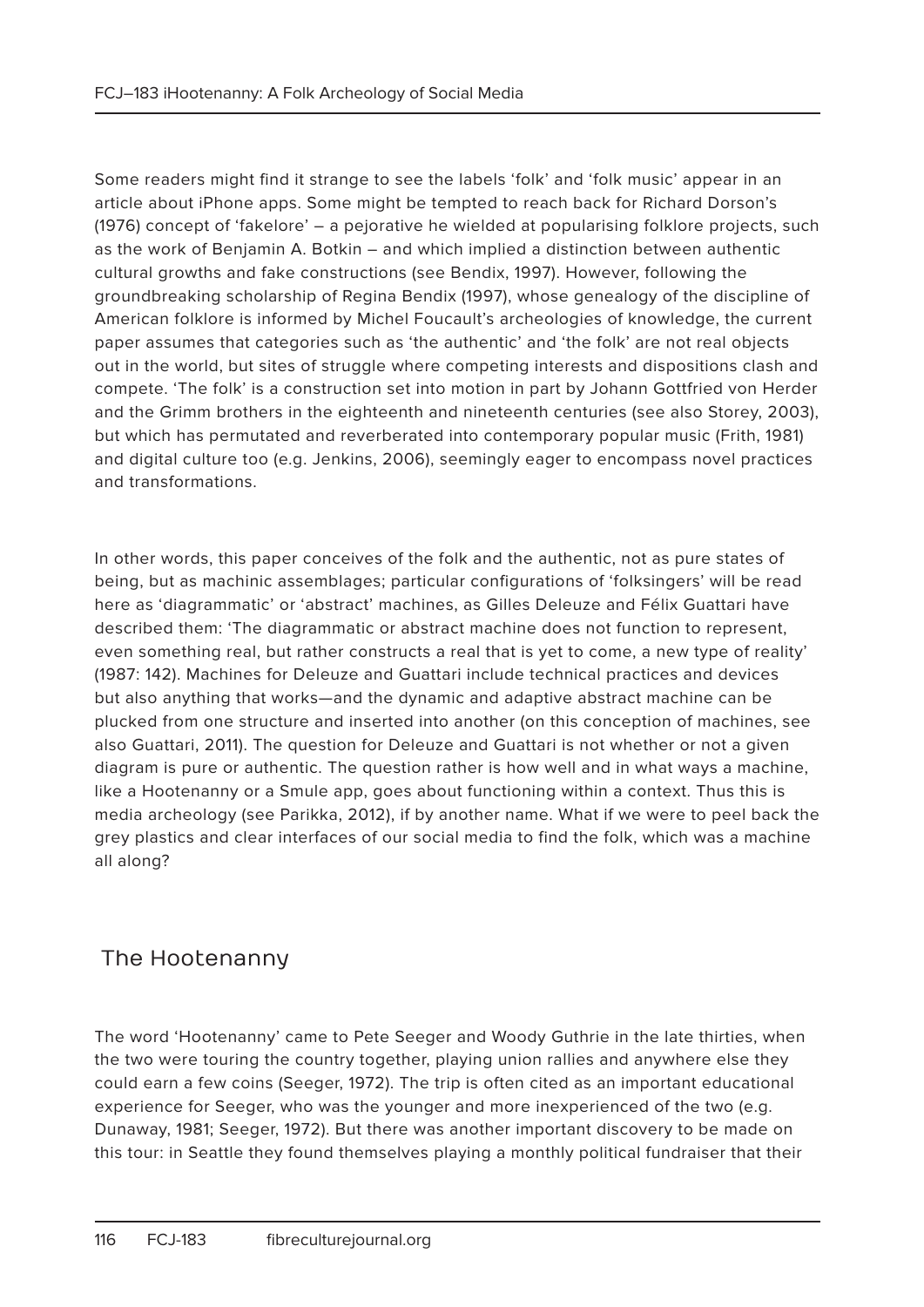hosts called the 'Hootenanny' (Cunningham and Friesen, 1999; Seeger, 1972). According to the Oxford English Dictionary, Hootenanny's pre-revival meaning was 'thing-u-ma-jing' or 'gadget' – a playfully pragmatic catchall with technological connotations. Thus even in this early incarnation in Seattle, the word prefigures elements of digital networks. All sorts of practices and activities could be transmitted through an all-encompassing frame of celebration: food, music, camaraderie, causes, etc. The Hootenanny was a downhome channel of convergence.

The connection of 'Hootenanny' with folk and leftwing musical expression was somewhat accidental, as we can perhaps imagine Guthrie and Seeger finding any number of other semi-archaic terms to employ, such as 'pod', which shares a similar etymology. [3] But nonetheless the word would soon become attached to parties and concerts held at the 'Almanac House' in Greenwich Village, New York City. The residents there, which included Guthrie and Seeger, began to hold 'Hootenannies' on Sundays when they were short on rent, and the events soon became popular, festive events where many notable folksingers and performers might drop by on any given weekend, such as Alan Lomax, Aunt Molly Jackson, and Lead Belly (see Cunningham and Friesen, 1999; Dunaway, 2010). But the Almanac Singers who lived there were perhaps the mainstays; featuring a revolving membership that included Guthrie, Seeger, Sis Cunningham, Lee Hays, Gordon Friesen, and Millard Lampell, the Almanac Singers exemplified the turn to nativism in left-wing American cultural politics in the mid to late thirties (Denisoff, 1971; Reuss, 2000). As Robert Cantwell (1996: 140) describes their style: 'None was a trained singer. Accents, phrasing, vocal timbre, and range, all mixed, both among the singers and with each individually, with a disarmingly unprofessional heterogeneity that drew on a number of flatly incompatible traditions.' The Almanac Singers' Hootenannies were embodiments and extensions of this eclectic, heterogeneous performance ideal. Folksingers, comedians, activists, and storytellers were all welcome, and the audience too was expected to join in on the choruses or even take a turn leading the group.

We can take the Almanac-era utopian idea as a diagrammatic machine: knowledge and culture not as a point-to-multipoint transmission (which is the characteristic process of the mass-media industries, as the Almanacs themselves were well aware) but as a multipoint-to-multipoint interaction. For instance, in the liner notes to the Folkways record Hootenanny at Carnegie Hall, Sing Out! editor Irwin Silber (1960: 2–4) lists essential features of the performance form: '(1) Audience participation; (2) Topicality; (3) Variety; (4) New performers; (5) The audience.' Silber's descriptive topography of the Hootenanny posits a diverse, collaborative, self-replicating structure ('authentic' but also sensitive to new historical events and new generations, as is evinced by 'topicality' and 'variety'). The Hootenanny was a distributed network that involved the dynamic circulation of knowledge and affect across audience members, performers, and songs. The Almanacs have been critiqued for effectively 'preaching to the choir' (e.g. Denisoff, 1971; Roy, 2010), but in theory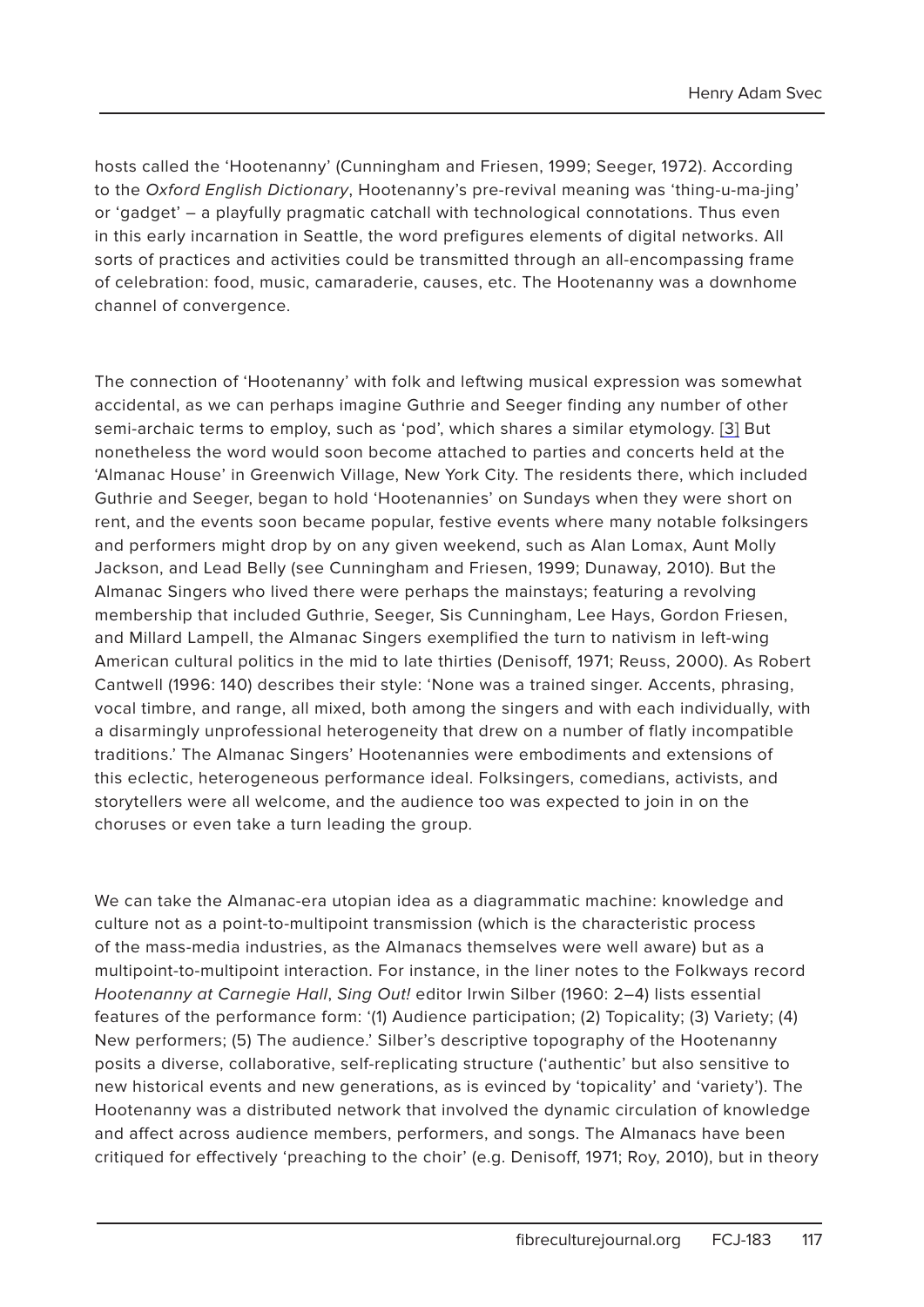anyone could plug into the circuit. Indeed, as is the case with more recent digital networks, the more connections the better.

#### Voices as Machines: iHootenanny Technology

Popular music scholars have pointed to the valuation of 'live' performance by the mid-century revivalists (e.g. Frith, 1981; Keightley, 2001). However, the Almanac Singers, as well as the topical songwriting movement more broadly, considered singing to be a hybrid media form. [4] The 'Almanac' in the group's name refers to the only book, aside from the Bible, that rural Southern families were said to have kept in the house (Wilkinson, 2009). The group was a living text, then, a 'remediation' (Bolter and Grusin, 1999) of collective, singing struggle with the printed word. As well, Phil Ochs's (1964) formulation 'all the news that's fit to sing' – which sums up the broader topical songwriting movement of the sixties, inspired by the Almanacs – figures oral expression through the parameters of print and writing. Topical songwriters were aiming their voices (qua newsprint, qua radio broadcasts) at the noises emanating from states and corporations. In this light, the voice is not a pre-modern relic of nature, but a wired, greased, loaded gun. As Woody Guthrie (1990: 83) put it, 'a song will shoot straighter than a long bore 32–20, and do more damage than the biggest cannon.'

A closer consideration of Guthrie, co-founder of and frequent participant in the Almanacs' Hootenannies, can further extend our image of the early Hootenanny participants' complex understandings of media. Although the photographs we have of him portray a wandering field worker, and though he tended towards Luddite sentiments in some of his early writings, Guthrie also occasionally explored the remediation of folk instruments within distinctly modern media ecologies. In keeping with the progressive spirit of the times, he famously labeled his acoustic quitar a fascist-killing machine. But the voice and the body also occasionally seem to be components within a larger system. For instance, in his 'Car Song' Guthrie (1999) revels in the experience of speed that derives from plugging into an automobile, his voice even playfully mimicking a motor in the chorus: 'Take me ridin' in the car, car … Vroom vroom vroom vroom vroom vroom.' The 'natural', 'organic' voice of Guthrie seems to rev and idle, in between the verses, evoking the larger American desire for gasoline-fuelled adventures and experiences. [5]

Although Guthrie's 'This Land is Your Land' probably still connotes images of rural pastures of plenty, the song is also full of machines and speed. The voice of the song does refer to his feet, as if he is walking across the United States of his own volition. But Guthrie also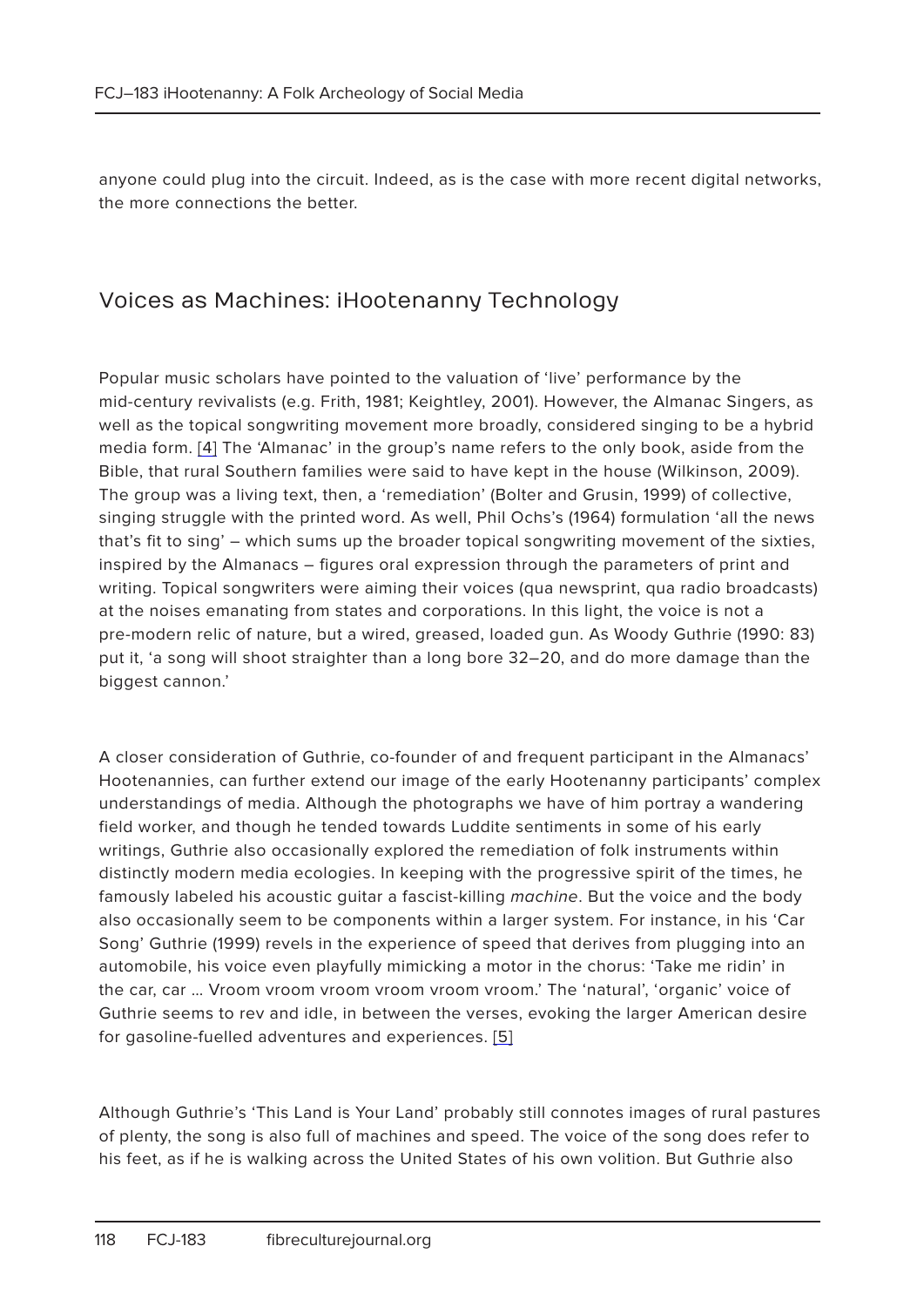gestures towards 'that ribbon of highway', which was relatively new at the time; as Robert Cantwell (1996: 137–138) sensitively describes it, 'the "ribbon of highway" and "endless skyway" owe much to Firestone Tires, Pan American Airways, and Life magazine, during a period when America's celebration of itself could include, without contradiction, its technological and commercial monuments.' We must also wonder if the voice 'sounding' all around him is a face-to-face Hootenanny or rather the radio broadcasts bouncing their way across the nation. Guthrie's friend Alan Lomax hosted his own programs on a handful of networks beginning in the late thirties, and Guthrie too performed on dozens of radio programs in the thirties and forties, both with the Almanacs and as a solo performer, including on Norman Corwin's famous We the People (Cray, 2011). 'A voice was sounding' perhaps refers to both the live and the mediated. Or, perhaps here the distinction does not matter.

Guthrie vividly represents the machinic character of group singing in his pseudoautobiographical novel Bound for Glory (1968), which he largely typed out at the Almanac House, during the period that the Hootenannies were first held in New York (Cunningham and Friesen, 1999). The novel is a Kunstleroman of sorts about a folksinger who makes his way out of the Oklahoma dustbowl during the Depression, on the way discovering the power of song in social struggle. 'Good' communality is not simply distinguished from 'bad' structures of commerce or individuality, however, for Guthrie portrays a complex social and cultural battlefield. Across the opening pages, for instance, we see a violent and chaotic form of collectivity. Bodies and the train cars that carry them seem to mingle together, and yet the wanderers and ramblers have not yet found a connection:

We looked like a gang of lost corpses heading back to the boneyard. Hot in the September heat, tired, mean and mad, cussing and sweating, raving and preaching. Part of us waved our hands in the cloud of dust and hollered out to the whole crowd. (1968:9)

Guthrie vividly portrays a latent mass not yet sensitive to its collective potency and without a common language or channel. Hands wave into the dust and voices 'holler', useless, into the crowd; seeds scatter but none seem to find their way to fertile ground. In a striking passage later in the book, we are offered a performance of collectivity and connectivity that sharply contrasts with this earlier representation of pre-political virtuality, and it is the establishment of a common channel and code that is the transformational catalyst. A group of anti-racists confronts thugs and tormenters by standing and singing together:

So as the last car of the train went on down the middle of the street, every-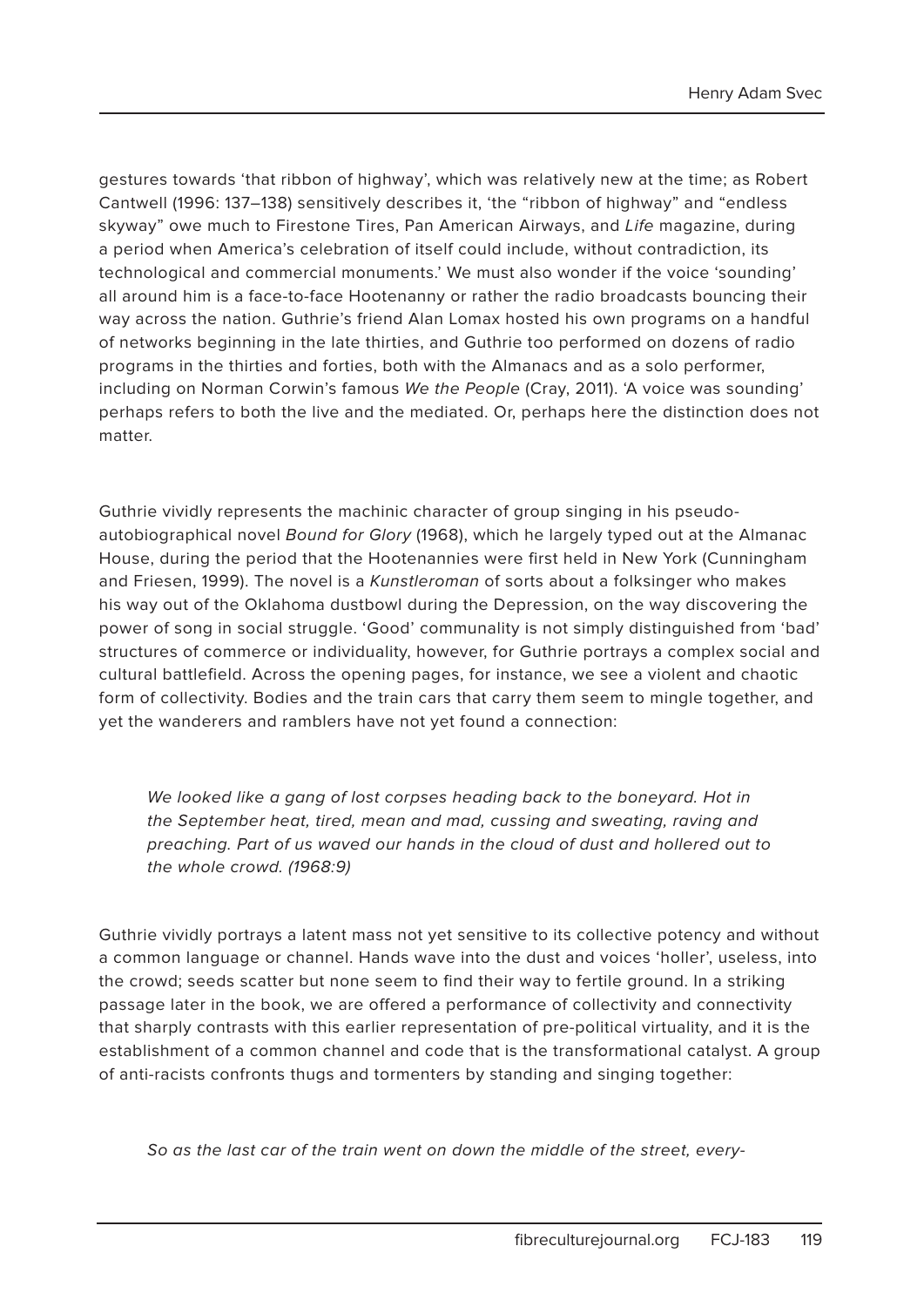body was singing like church bells ringing up and down the grand canyon of the old Skid Row: Just like A treeeee Standing by The waterrr We Shall not Be Moooooved! The whole bunch of thugs made a big run at us sailing cuss words of a million filthy, low-down, ratty kind. Gritting their teeth and biting their cigar butts and frothing at the mouth. Everybody on our side kept singing. They made a dive to bust into our line. Everyone stood there singing as loud and as clear and as rough-sounding as a war factory hammering. (1968: 356)

Thus the machine that kills fascists is much more than the exterior 'axe' that is the acoustic guitar. Voices and bodies can meld and conjoin, too, forming a throbbing and propulsive 'war machine' (Deleuze and Guattari, 1987), a steely rhizome of sonic solidarity.

The performance of Guthrie's 'This Land is Your Land' carries a similar affective weight. 'All around me a voice is sounding', when sung by a mass of people, is a 'performative statement' (Austin, 1962) – one hears and sings, and thereby propels into being, a collective voice. [6] Building on the work of Rick Altman (1992), sound scholar James Lastra (2000) has suggested that there is no such thing as an 'original' sound, because sounds always also include the material in which they resonate (e.g. a room, an open space), and materials are always experienced differently depending on one's point of view. In other words, because we are all stuck in our own, individualised cages of audition, there can be no 'original' sound to speak of but only an endless variety of interpretations, of which sound recordings too can only ever be an interpretation or reading (Lastra, 2000). But Guthrie imagines a different kind of singing and hearing, whereby it is possible, if even for a moment, for everyone to hear and sing more or less the same thing. Sounds are indexical imprints, in Guthrie's utopian model of sending and receiving; they are circuits that can wrap together 'a gang of lost corpses' into a collective agent. It is the diagrammatic machine called the Hootenanny that makes real this 'impossible' way of hearing and singing. 'All around me, a voice was sounding.'

The Hootenanny was not just a machine of pure and undivided union, however, for the form constitutes a utopian voice marked by both solidarity and multiplicity. Obviously the harmony of group singing was a key feature of political folk performance (Roy, 2010), but variety and even conflict also marked the Hootenanny as practiced by the Almanacs and as taken up by *Broadside* and *Sing Out!* Both folksong magazines positioned themselves as purveyors of the tradition begun by the Almanacs, but both often emphasised their commitment to the publication of writers and singers whose views conflicted with those of their editorial boards. As issue no. 2 of Broadside declaimed: 'Our policy is to let each songwriter speak freely – even though we may not freely agree with the sentiments expressed – and let each song cut its own trail' (Broadside, 1962: 7). Thus the Hootenanny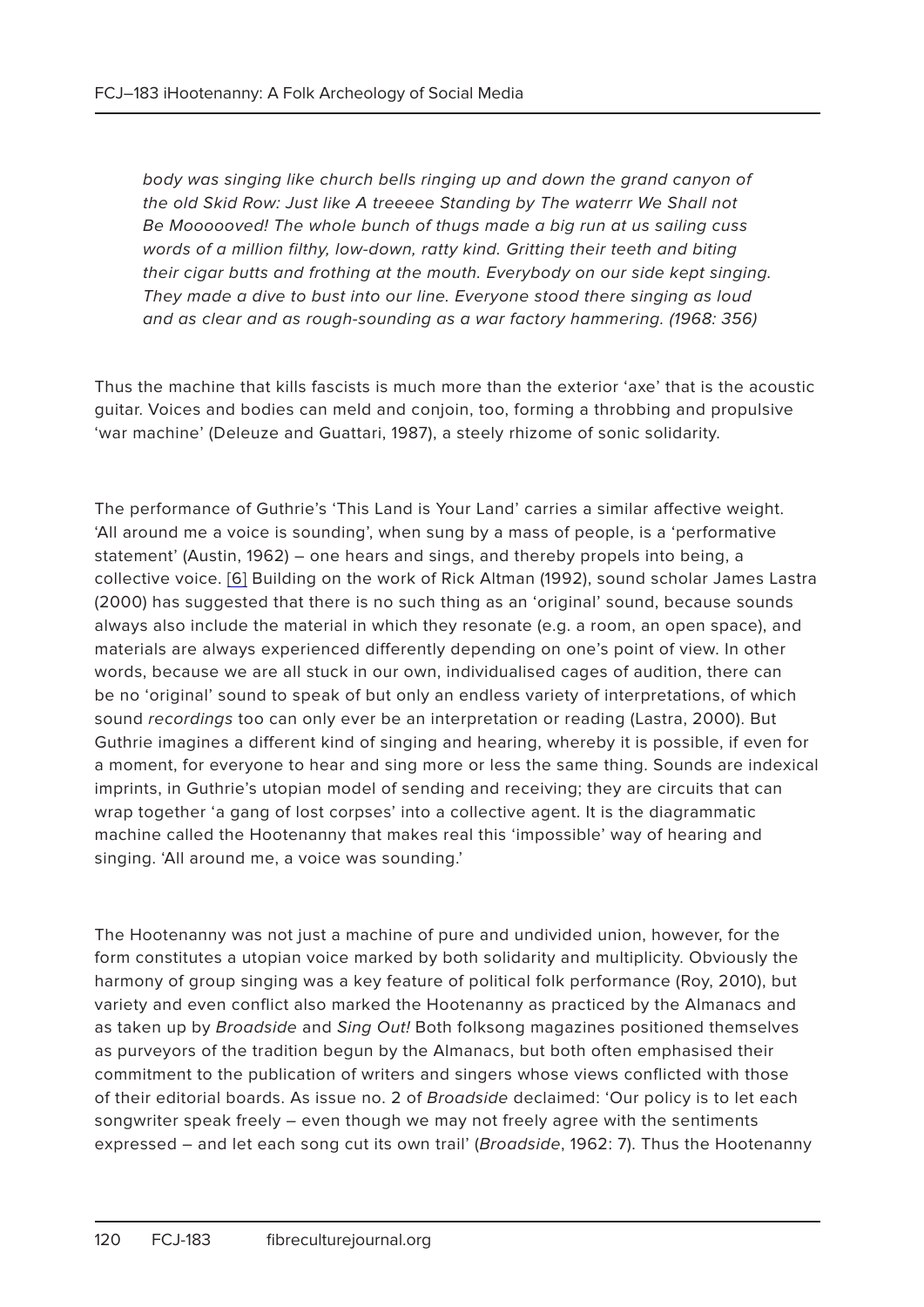form, which was indeed translatable from performance to print, involved both solidarity and multiplicity. Indeed, you might have to sing along to something you do not like. To do so, for the folkies, seemed important in and of itself.

#### Smule Apps

We turn now to some of the revival's unlikely heirs. Jeff Smith and Dr. Ge Wang founded the mobile apps developer Smule in 2008. Their objectives hearken back to the participatory and DIY ethos of the long American folk revival, which, starting with the small Hootenannies at the Almanac House's basement, tried to encourage the whole world to sing. According to the company's homepage:

Smule's mission is to connect the world through music. With the premise that everyone is creative, Smule uses the magic of technology to liberate the expressive musician in everyone. Smule's award-winning applications include Magic Piano™, I Am T-Pain™, and Ocarina. (Smule, 2012a)

Anyone can sing or play music. At least, we should all try. Indeed, with Smule software and iPhone in hand, many have done just that, for as of January 2013 Smule claimed to have 15 million active users (Caplan, 2013). The revival's mimeographed publications like Sing Out! and Broadside tried to make folk knowledge accessible (the magazines offered sparse chord charts for the most recent batch of topical songs, and often published the compositions of amateurs and unknowns), but Smule goes one step further by eliminating technique insofar as it is possible to do so without compromising the feelings of expressivity and virtuosity that can come from playing music. As Anthony Ha (2012) has described Wang's vision: 'When someone opens a Smule app, he says they shouldn't ask themselves, "Am I a musician?" because the answer is usually no. Instead, the goal is to draw people in, then by the time they realise they're making music, "it's too late – they're already having fun."'

Indeed, their programs are responsive and intuitive. The Ocarina and Ocarina 2 apps turn your phone into something akin to a medieval pipe. The user blows into the microphone, directing the pitch by pressing various combinations of fingerings on a four-button touchpad. Magic Piano works similarly but with obvious differences in sound samples and interface. The user touches falling notes on the screen (a cascading visual which matches the song's rhythm, not unlike musical games such as Guitar Hero or Rock Band) to recreate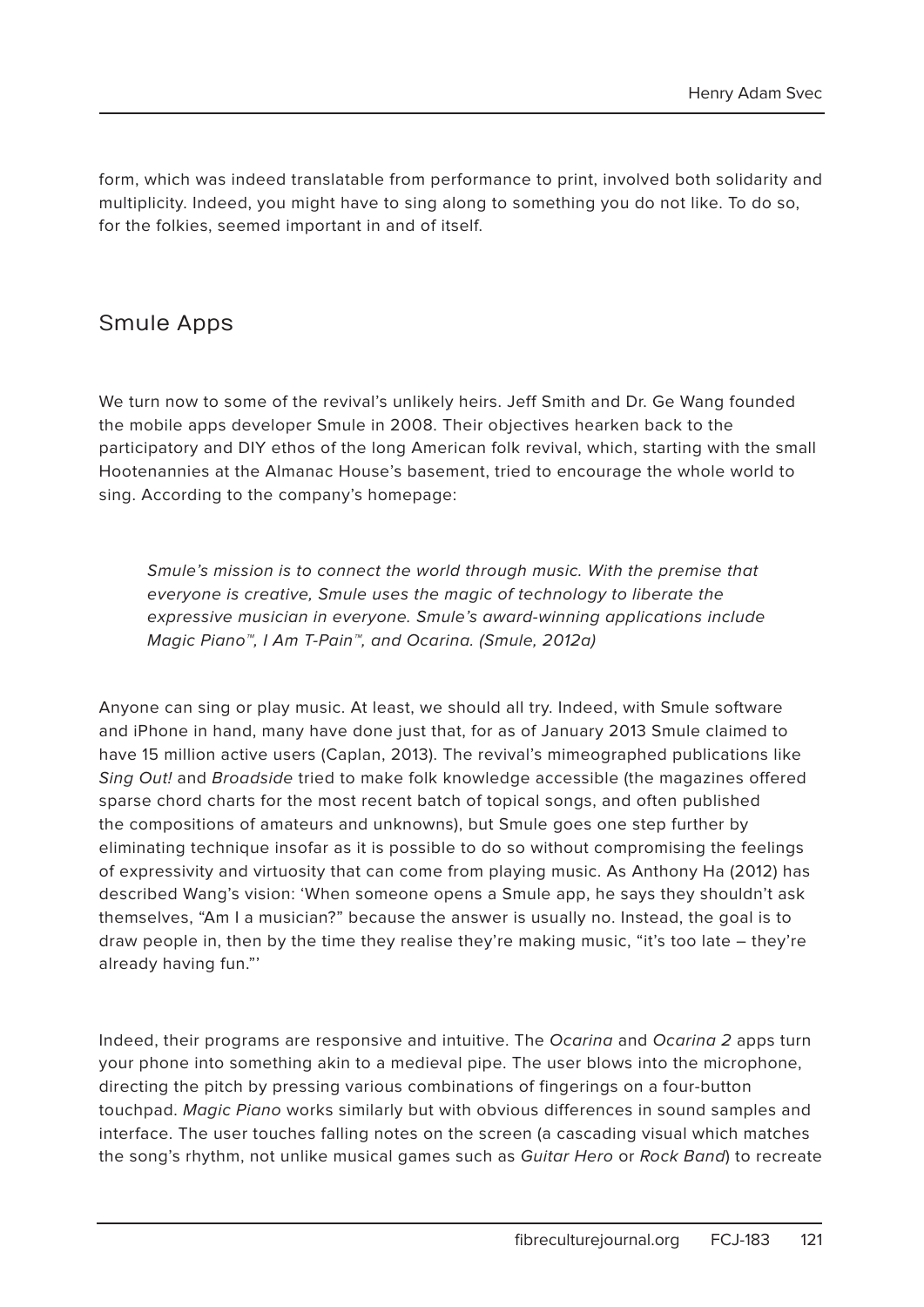the central melodies of well-known hits. And Sing! harnesses the voice, allowing you to sing along to contemporary chart-toppers, pop and rock classics, and even public domain 'folk' songs. Traditional numbers like 'Twinkle Twinkle Little Star' are free, but you need to pay to participate in the folk process of material such as Justin Bieber's 'Girlfriend'.

The clear expressivity of Smule apps hearkens back to certain aspects of the folk revival, but so too does the machine-like quality of some of the programs. IAMTPAIN,\* Songify, and Autorap\* all deploy the encoding device 'Autotune', which has increasingly been used since the late nineties to foreground the digital ground of contemporary popular music. [7] Users can record observational monologue or improvisational singing (you could even recite Guthrie lyrics), and IAMTPAIN, Songify, or Autorap will carve up and manipulate the recorded speech or song into rhythmically and harmonically pleasing (and often humorous) music, foregrounding the computational motor of the process. A new app called Mad Pad even blends this recombinant mashup aesthetic with the art of field recording as pioneered by Alan Lomax: 'Remix your life with MadPad! Turn everyday sights and sounds like your car, an empty soda can, or your friends into the ultimate percussive instrument. Who would have thought everyday life could be so musical?' (Smule, 2012b). Field recordings become samples to be remixed at the discretion of the folklorist-cum-deejay. Guthrie sang like a car, echoing the delirious proclamations of Tomas Marinetti and other Futurists but from within a Marxist framework, and Smule's folk revival also allows us both to sing into, and as, the machine.

In addition to sound and feel, though, a key connection between the Hootenannies and Smule apps are the latter's various sharing functions. Ocarina allows you to drop in on anyone on the planet currently logged in and jamming in real time. You are given a visualisation of their current location, and also the opportunity to 'love' their performance, which is as easy as clicking on a heart-shaped icon. The accumulated total of 'love' is then tabulated and displayed. On the theme of 'social' music, Wang boasts of the revolutionary potentialities of his instrument:

We use location to geo-tag people who have recently played the Ocarina; we can actually send that anonymously to the Smule cloud, as it were, and it's the first instrument that we know of in history that allows its players to hear one another from around the world. … We believe this is just the beginning of a new revolution, where people will relate to one another differently and people will express themselves differently, all facilitated by what we can do on this device. (in Kirn, 2009)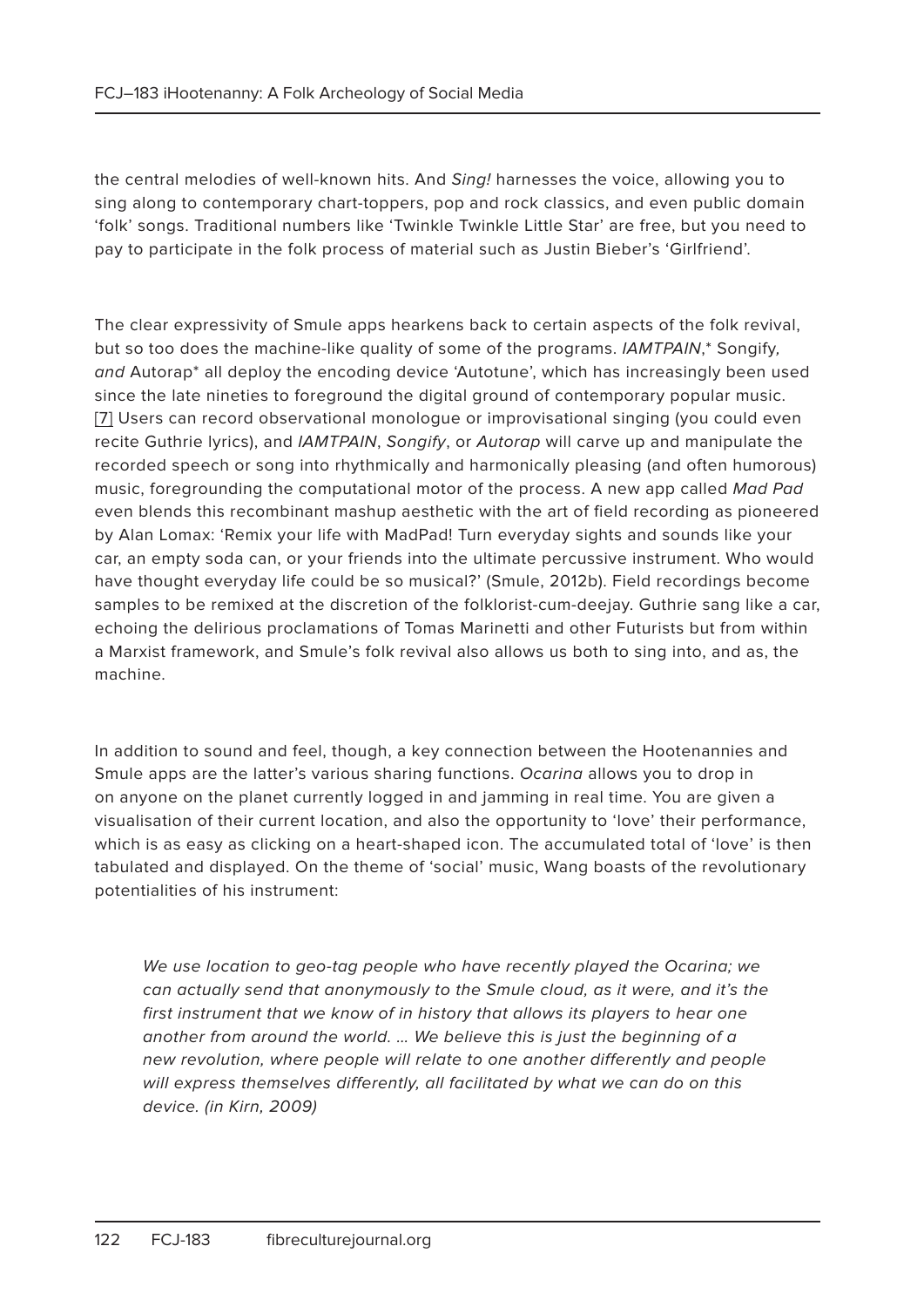And more recent Smule apps do not just allow you to toot your own horn or merely admire the tooting of others; you can now play with other anonymous folk through collaborative cloud networks. Sing Karaoke, for instance, allows multiple vocalists each to contribute a line or even just a phrase to their favourite tune, and the collaborative product can then be enjoyed and shared by all. On Smule's Facebook page, where an enthusiastic virtual community gathers to like and respond to recent promotions and contests, users have shared and commented on Sing! recordings featuring up to twenty collaborators. Each individual contribution recorded on the way to work, perhaps, in bedrooms, at recess: 'All around me, [voices] sounding.'

As we have begun to see, there are obvious echoes of the Hootenanny in the musicmaking mobile software of Smule. But Pete Seeger's (1972: 149) observation, 'our planet is full of singing people', was for Seeger an implicitly political remark. To reclaim individual and collective voices would be to reject the 'phoniness' churned out by the militaryindustrial-entertainment complex. Smule apps might seem to rekindle the promise of the original Hootenannies, at which distinctions between observer and participant were cast off, but we will now consider a few different ways in which Smule apps are an effect rather than a revolutionary cause – an articulation of a relatively new form of work, and of the degradation of political culture, in the era of 'cognitive' capitalism.

## Composition or Repetition?

In his book Noise, political economist Jacques Attali (1985) explores the overdetermined relationship between our historical understandings of music and noise, on one hand, and social and economic change and revolution, on the other. Music for Attali is not just a reflection of particular socio-economic forces, though it is in some senses that as well; music – and more importantly, what a musical culture excludes as *noise* $*$  – also signals towards new social potentialities. The emergent bourgeois notion of the hermetically sealed work helped to prepare the ground from which the ancient regime would eventually be toppled (Attali, 1985). And the 'stockpiling' of labour time in the twentieth century, which is how Attali figures sound recording, pushed capital towards new horizons of surveillance and commodification (Attali, 1985). The concluding and ambiguously utopian chapter explores what Attali terms the age of 'composition', which he describes as:

Doing solely for the sake of doing, without trying artificially to recreate the old codes in order to reinsert communication into them. Inventing new codes, inventing the message at the same time as the language. Playing for one's own pleasure, which alone can create the conditions for new communication. (1985: 134)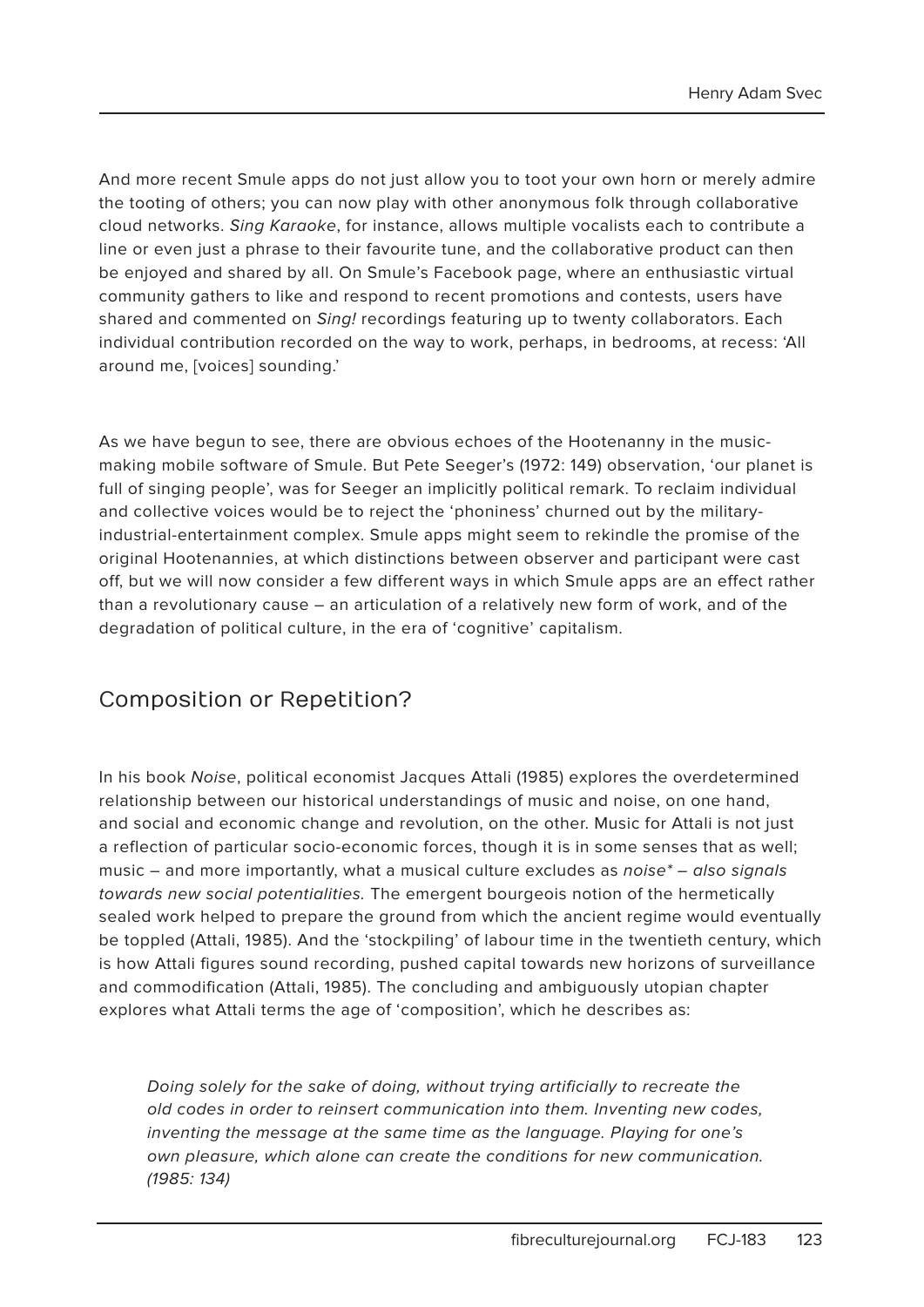We might be reminded of Smule apps and the 'YouTube folk revival' in general when we read Attali's utopian prognosis. Although self-branding and promotional culture pervade social networking sites and platforms like Facebook, Twitter, LinkedIn, or Academia.edu (see Hearn, 2008), many of Smule's virtual communities seem to be forums of anonymous folk creation. Faceless flutists and singers going by the names of prem, fatsausage, pimpflute, Link, (anonymous), montreal, Marco, Emelie, PBMike15, sword, Thanatos, unicorngiggle, RIPLeRoiMoore, and PressTheHeart are just a few of the nodes that cut across this rhizome. They do not seem to be playing for recognition, but because they enjoy being creative for its own sake, or 'doing for the sake of doing.'

But the hardware underneath the magical music-making Ocarina and its phylum-mates is always ready for more than 'composition': iPhones are only ever a swipe or a click away from becoming once again the tethering gateways to a 24/7 'immaterial' (Lazzarato, 1996) workplace, as some neo-Marxist scholars have described it. [8] As the modern disciplinary boundaries between factory and home, public and private erode, exploitation reaches beyond the assembly line to subsume virtually all corners of social life (Dyer-Witheford, 1999; Hardt and Negri, 2000; Lazzarato, 1996). Franco 'Bifo' Berardi (2009) has aptly described this confluence of exploitation and creativity with his term 'cognitariat', and mobile communications are important vectors across which cognitariat subjects generate and share the affects and knowledges captured by cognitive capitalism:

Labor is the cellular activity where the network activates an endless recombination. Cellular phones are the instruments making this recombination possible. Every info-worker has the capacity to elaborate a specific semiotic segment that must meet and match innumerable other semiotic fragments in order to compose the frame of a combinatory entity that is info-commodity, Semiocapital. (Berardi, 2009: 89)

From this angle, Smule apps appear as merely the folksy mask of the larger mobile interface keeping us in constant contact to the endless streams of data many are required to sort through in order to be valuable contributors on the informational labour market. Guthrie's machine killed fascists, and Seeger's surrounded hate and forced it to surrender. Now the mobile, individualised pods carrying Ocarina and Sing! circulate value-generating affects, symbols, codes, and communication.

These instruments are not only happy distractions to keep flexible immaterial labourers amused in between calls or jobs. Like many applications and platforms that make up Web 2.0, Smule apps can also be considered as sites of value extraction. As Christian Fuchs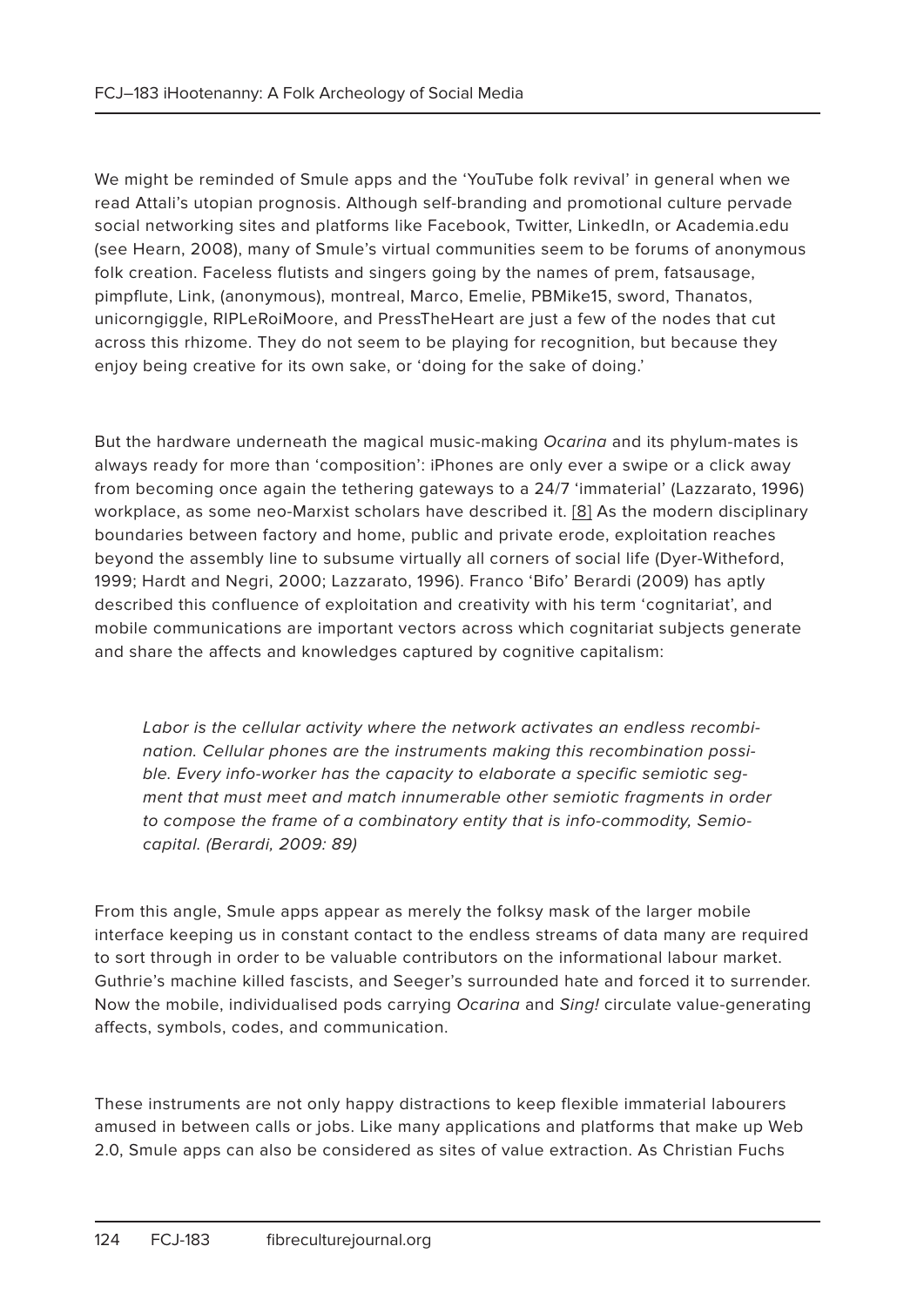(2010: 48) puts it, '[c]apitalist produsage is an extreme form of exploitation of labour that the producers perform completely for free', and the uncountable hours anonymous users have spent building and sustaining Smule's network would be an example of the 'produser' exploitation Fuchs describes. [9] As the Smule privacy agreement makes plain:

Smule shares demographic, profile and other general information about you and our other customers with our partners on an aggregate basis. This means that we tell our advertisers general information about the characteristics of our customer base. … Smule may share your unique device ID with advertisers or your location (based on opt-in location-based services, which rely upon a device's GPS coordinates). (Smule, 2012c)

Smule apps are part of the broader cultural industry of social networking, where creativity, communication, and collaboration are all surveyed and mined for aggregate data. The song collectors John and Alan Lomax shared in Leadbelly's copyrights, and took two thirds of his haul at concerts (Filene, 2000; Miller, 2010). Thus Smule participates in a long tradition of American song collectors' exploitation of the folk.

## The Politics of the Chorus

We could say that the Almanacs' Hootenannies actually anticipated the contemporary 'prosumer': the audience was expected both to pay and to sing along, to plug into a participatory network and derive pleasure both from the network itself and from their own contribution. And, again, both the Hootenanny and the iPod share similar etymologies. But clearer differences emerge when we go back to the idea of singing as a diagrammatic machine, for the Hootenanny and Smule apps constitute materialisations of very different utopian visions.

In Democracy and Other Neoliberal Fantasies, Jodi Dean (2009: 2) describes 'communicative capitalism' as 'the materialization of ideals of inclusion and participation in information, entertainment, and communication technologies in ways that capture resistance and intensify global capitalism'. Of particular interest is Dean's (2009) discussion of technological fetishism and the transition of communication from the sending of messages (with destinations) to the endless circulation of 'contributions'. Political action is as easy as pointing and clicking, liking and sharing, but these activities are harnessed by capital and in turn reconsolidate the grip of neoliberal policies, according to Dean. As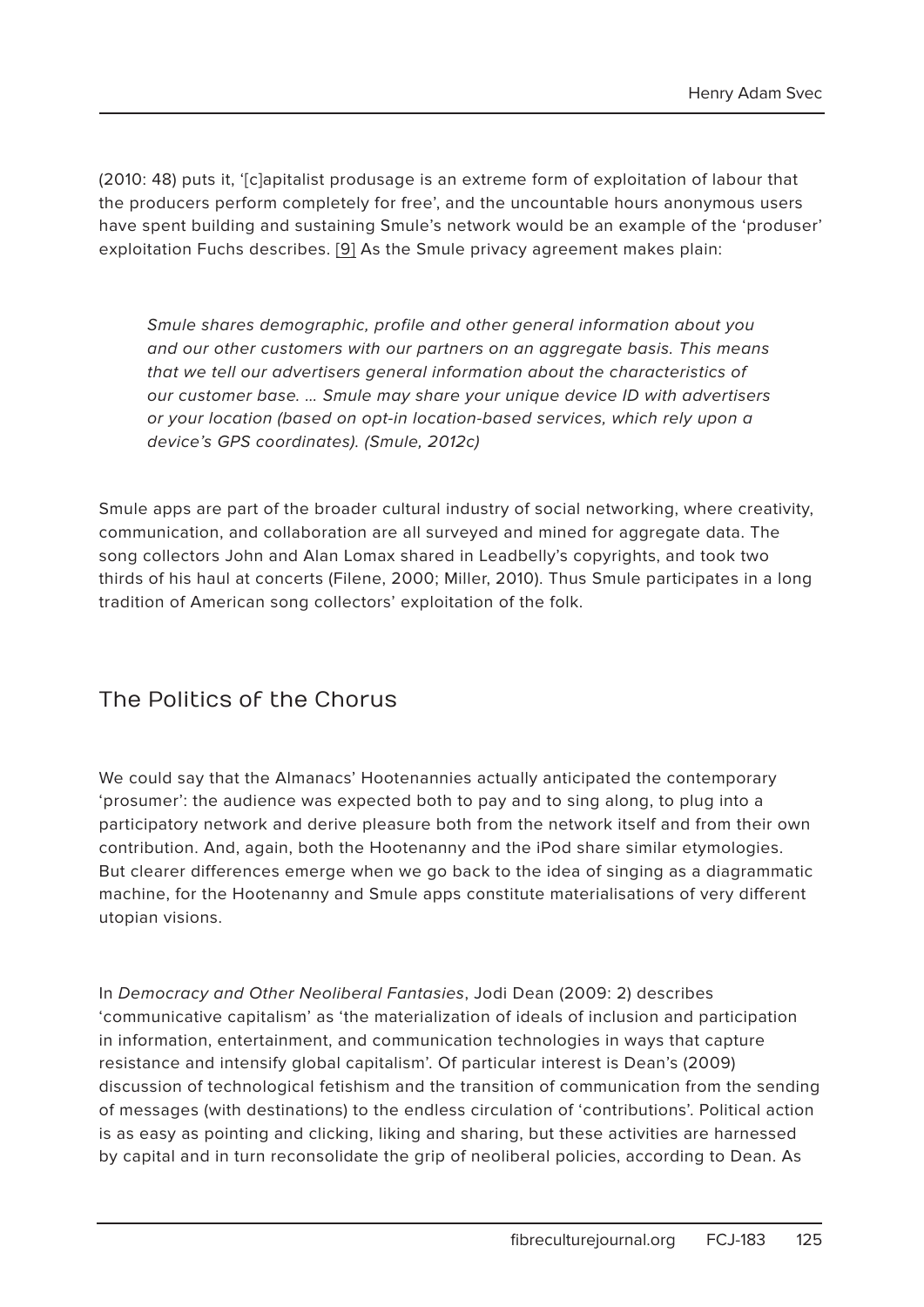Geert Lovink (2011: 7) more simply puts it in his similarly sobering account of social media: 'When everyone broadcasts, no one is listening.'

Eavesdropping on a live jam by an Ocarina user nicely highlights some of the claims Dean makes. We are confronted with a clean, pixelated image of planet Earth. Glowing in the background are all the other active users, tiny dots scattered across the planet; we audition one performer at a time, whose live musical expressions are visualised as waving streams (think Ghostbusters) shot straight out through the atmosphere and into space. Yet, the colourful stream of 'social' music emitted by each Ocarina player is not intended for the other nodes in this strangely solipsistic network, it seems, or even for the eavesdropper. (Ocarina 2 has removed the other nodes from view entirely.) Its target is the process of contributing as such, and in the visual representation of this folk machine we see the peculiar synthesis that is networked communication and narcissistic individualism. 'All around me, voices sounding / Away from each other / Directly up into outer space!' Ocarina players are hyper-connected to an online community boasting 15 million users: a virtual Hootenanny to end all Hootenannies. But it is not possible for their broadcasts to take root, which is the ideal end of the folk process, according to Seeger and Guthrie. It is not possible for their broadcasts to be translated into other forms of embodied solidarity, which the program itself fascinatingly narrates. Ocarina players' contributions are by and for the medium – folksongs by and for spectacle.

## Conclusion

This essay has explored the echoes of one particular performance model, the Hootenanny, in contemporary digital culture. The dream of a non-hierarchical space in which each voice maintains its individual integrity but is simultaneously able to meld as one with the whole remains a potent one in the twenty-first century. And yet, we can see its articulation take on varying forms, with varying kinds of baggage. Apple iPhones, and Smule apps in particular, borrow many of the aesthetic features of the Hootenany. Pete Seeger's (1972: 149) claim that 'our planet is full of singing people' is perhaps the central theme of these devices. The question of solidarity, however, is cast aside in this most recent round of DIY revivalism, and these instruments even seem to make passivity and narcissism a part of their very design and aesthetic.

But this paper could have ended differently. The People's Microphone phenomenon, for instance, a focal point of the Occupy Movement, offers perhaps another example of the Hootenany's continued relevance. Pete Seeger even stopped by Zuccotti Park to take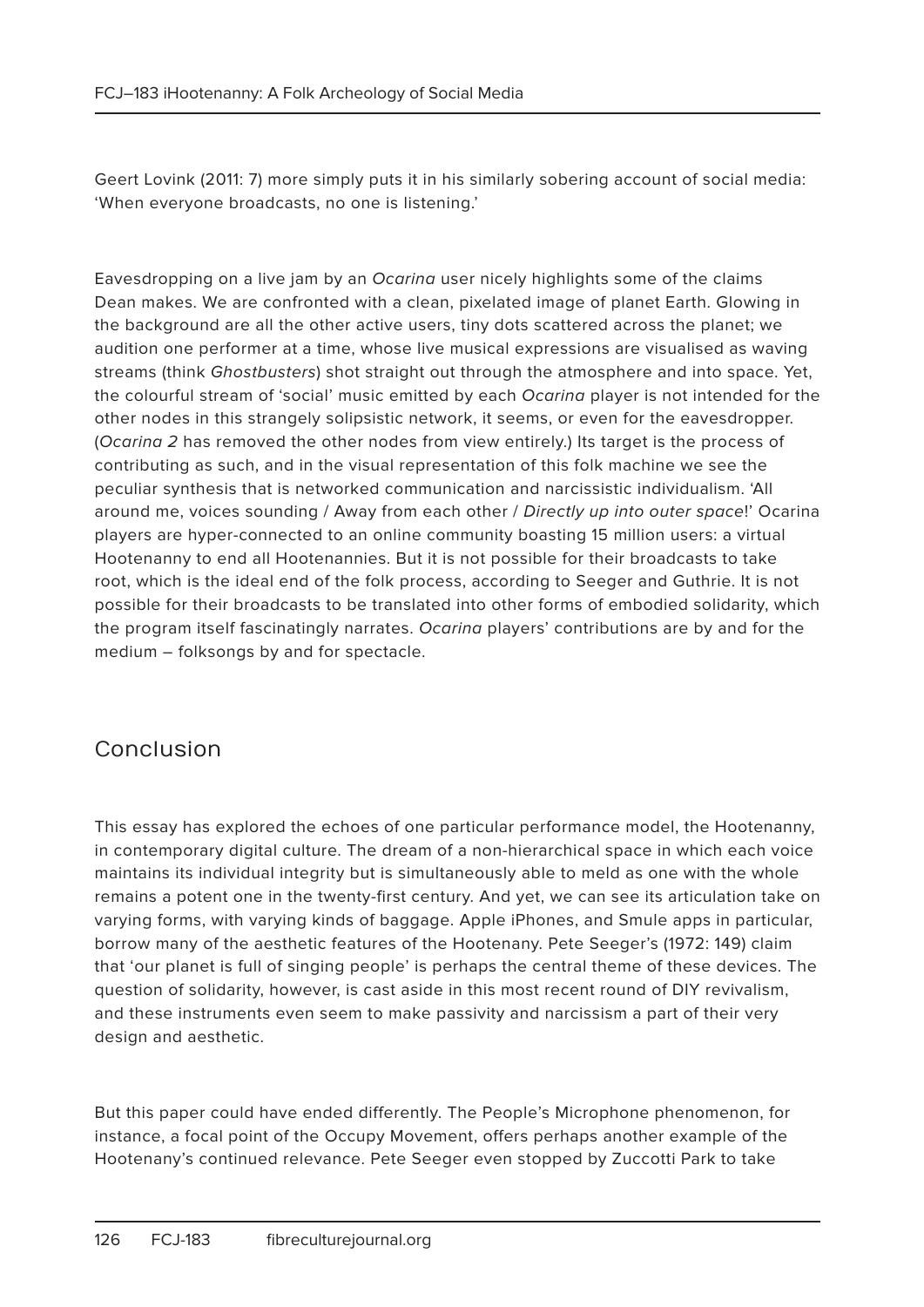a turn. After he prodded the People's Mic to collectively hush itself, he fed into it 'The River That Runs Both Ways', an environmentalist song but also perhaps a metaphor for participatory media. Running both ways like Seeger's river, singers and speakers plugged their voices together in Zuccoti Park and around the world, melding distinctions between self and other at the same time that they lent their selves to the hybrid transmission of dissent (King, 2012; Ruby 2012), which has a destination.

#### Acknowledgments

I would like to thank Nick Dyer-Witheford, who supervised the dissertation that led to this article, and who offered supportive and generous feedback along the way.

## Biographical Note

Dr. Henry Adam Svec is Assistant Professor of Communication Studies at Millsaps College in Jackson, Mississippi. His research interests include media theory, popular music, celebrity, and utopia, and his work has been published in the Canadian Journal of Communication, Celebrity Studies, Popular Music & Society, Reviews in Cultural Theory, and Loading.... He also maintains a practice as a song collector of sorts, more information about which can be found at www.henryadamsvec.ca.

#### **Notes**

[1] Fans of digital media have done just as much to perpetuate such claims. The influential media scholar Henry Jenkins exemplifies this discourse when he writes: 'To create is much more fun and meaningful if you can share what you can create with others and the web, built for collaboration within the scientific community, provides an infrastructure for sharing things average Americans are making in their rec rooms. Once you have a reliable system of distribution, folk culture production begins to flourish again overnight' (2006: 136). Following the zeitgeist, folklorists have become interested in digital media as folk channels as well. Journal of American Folklore has recently begun to publish work on video games and net culture as objects of folklore: Kiri Miller (2008) has explored the folkloristic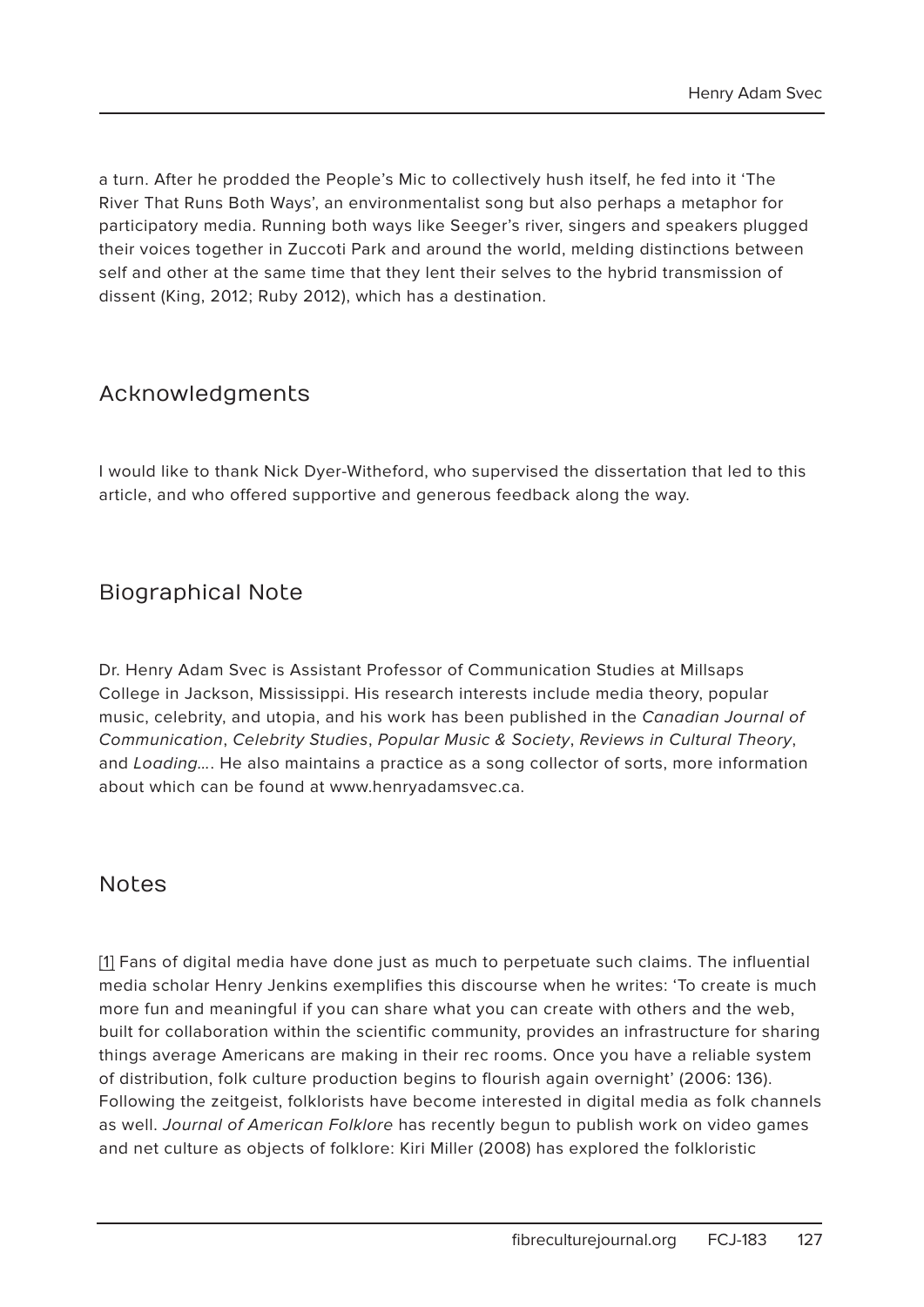qualities of the game Grand Theft Auto, and Robert Glenn Howard (2008) has pondered the vernacular aspects of digital networks, taking blogging as a case study.

[2] Although they do not spend time on the folk revival, Fred Turner (2006) and Thomas Streeter (2011) have probed deep connections between digital culture and both countercultural and Romantic utopianisms – and thus the histories they chart overlap with parts of the territory I am working.

[3] According to Apple folklore, the 'pod' in 'iPod' was inspired by Stanley Kubrick's 2001: A Space Odyssey (which in its time also expressed an anti-IBM theme). But one of pod's archaic meanings is 'the socket of a brace into which the end of a bit is inserted' (Oxford English Dictionary). Fascinatingly, Gordon Friesen's recollection of the original usage of 'Hootenanny' points in a similar direction: 'Hootenanny had been in use in rural America from way back to designate something you didn't know the exact name of. Say, for example, a couple of farm boys in Oklahoma might be overhauling a "T-bone Ford" out behind the barn with pieces spread all around, and in fitting them back together one might say to the other, "that thing-a-ma-jig goes here and that hootenanny goes there"' (Cunningham and Friesen, 1999: 211).

[4] Ronald Cohen's (2002) comprehensive and excellent history of the American folk revival highlights the importance of mass-media gatekeepers in this cultural field, though mediatheoretical questions are not pursued. See also Svec (2013) for a reading of influential American folklorist Alan Lomax and his mediatised conceptions of 'the folk', a case study that illuminates the folk revival's sensitivity to media as such.

[5] Although he does not discuss 'Car Song', Cantwell (1996: 144) identifies the importance of the car in the Almanac Singers' work and image: 'The most important instrument in this effort was the automobile—the Almanacs travelled in a '31 Buick—and after it the portable recording machine.'

[6] I am indebted here to Homay King's (2012) article on the People's Microphone of Occupy, which he interprets using Austin.

[7] The technology behind Autotune has a fascinating source in the military-industrial complex, in particular in the oil industry, as Dave Tompkins's (2010) history of the vocoder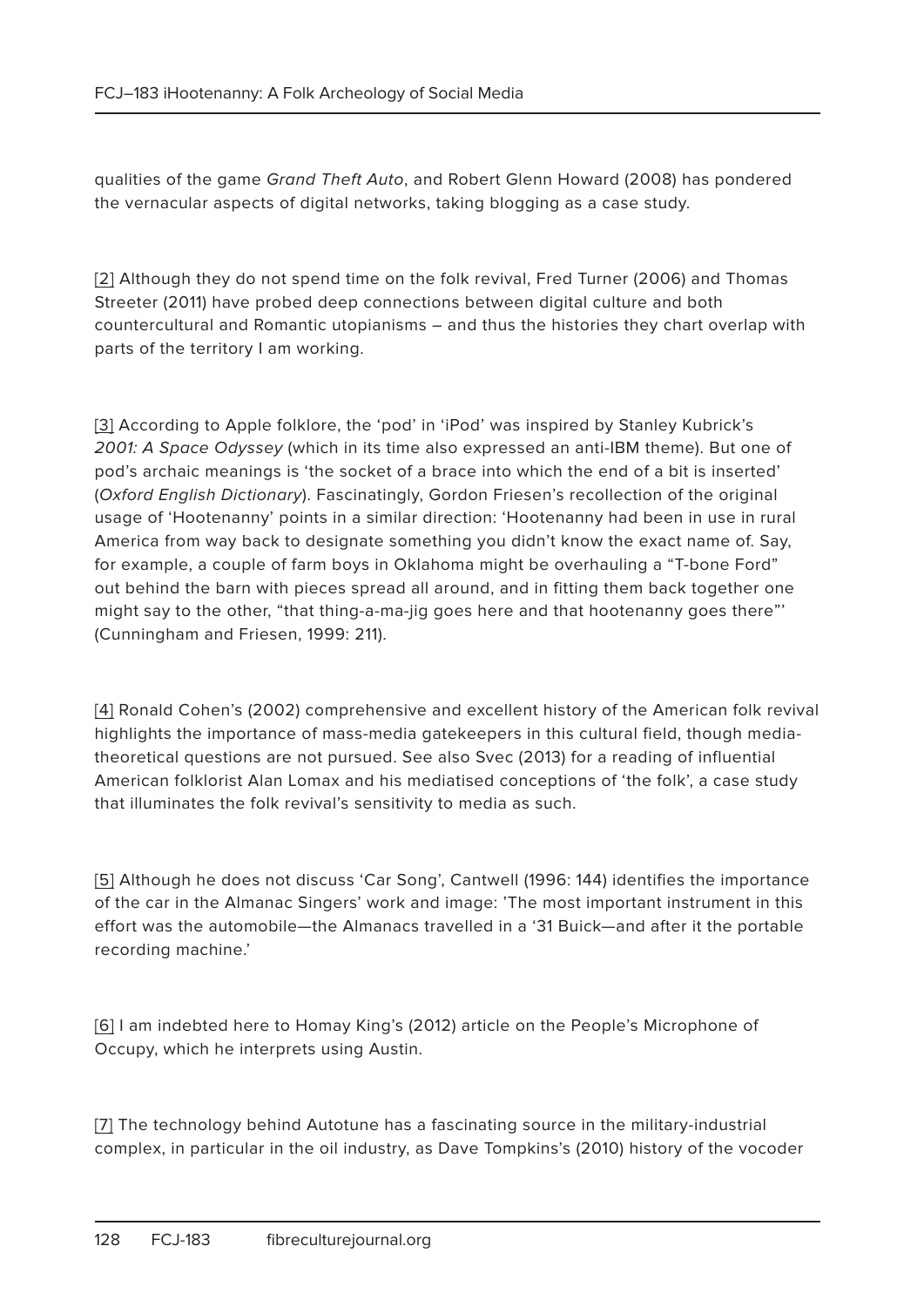has recently highlighted. Jonathan Sterne (2013) has also recently presented work on this strange history.

[8] Vince Manzerolle (2013) has also recently explored the complex dynamics of mobile 'smart' phones in the post-Fordist workplace.

[9] Fuchs is pointing to the term 'prosumer', which was coined by the futurist Alvin Toffler (1981).

#### References

Altman, Rick (ed.). Sound Theory, Sound Practice (New York: Routledge, 1992).

Attali, Jacques. Noise: The Political Economy of Music, trans. Brian Massumi (Minneapolis: University of Minnesota Press, 1985; 1977).

Austin, J. L. How To Do Things with Words (Cambridge, MA: Harvard University Press, 1962).

Bendix, Regina. In Search of Authenticity: The Formation of Folklore Studies (Madison: University of Wisconsin Press, 1997).

Berardi, Franco 'Bifo'. The Soul at Work: From Alienation to Autonomy, trans. Francesca Cadel & Giuseppina Mecchia (Los Angeles, CA: Semiotext(e), 2009).

Bolter, Jay David and Grusin, Richard. Remediation: Understanding New Media (Cambridge, MA: MIT Press, 1999).

Broadside. Broadside 2 (1962), http://singout.org/downloads/broadside/b002.pdf Cantwell, Robert. When We Were Good: The Folk Revival (Cambridge, MA: Harvard University Press, 1996).

Caplan, Lisa. 'Smule turns the world into an iPhone karaoke party with Sing!', Appolicious (2013), http://www.appolicious.com/articles/12604-smule-turns-the-world-into-an-iphonekaraoke-party-with-sing

Cohen, Ronald D. Rainbow Quest: The Folk Music Revival and American Society, 1940– 1970 (Amherst: University of Massachusetts Press, 2002).

Cray, Ed. 'The Performer and the Promoter', in John S. Partington (ed.) The Life, Music, and Thought of Woody Guthrie: A Critical Appraisal (Burlington, VT: Ashgate, 2011), 143–156.

Cunningham, Agnes 'Sis' and Friesen, Gordon. Red Dust and Broadsides: A Joint Autobiog-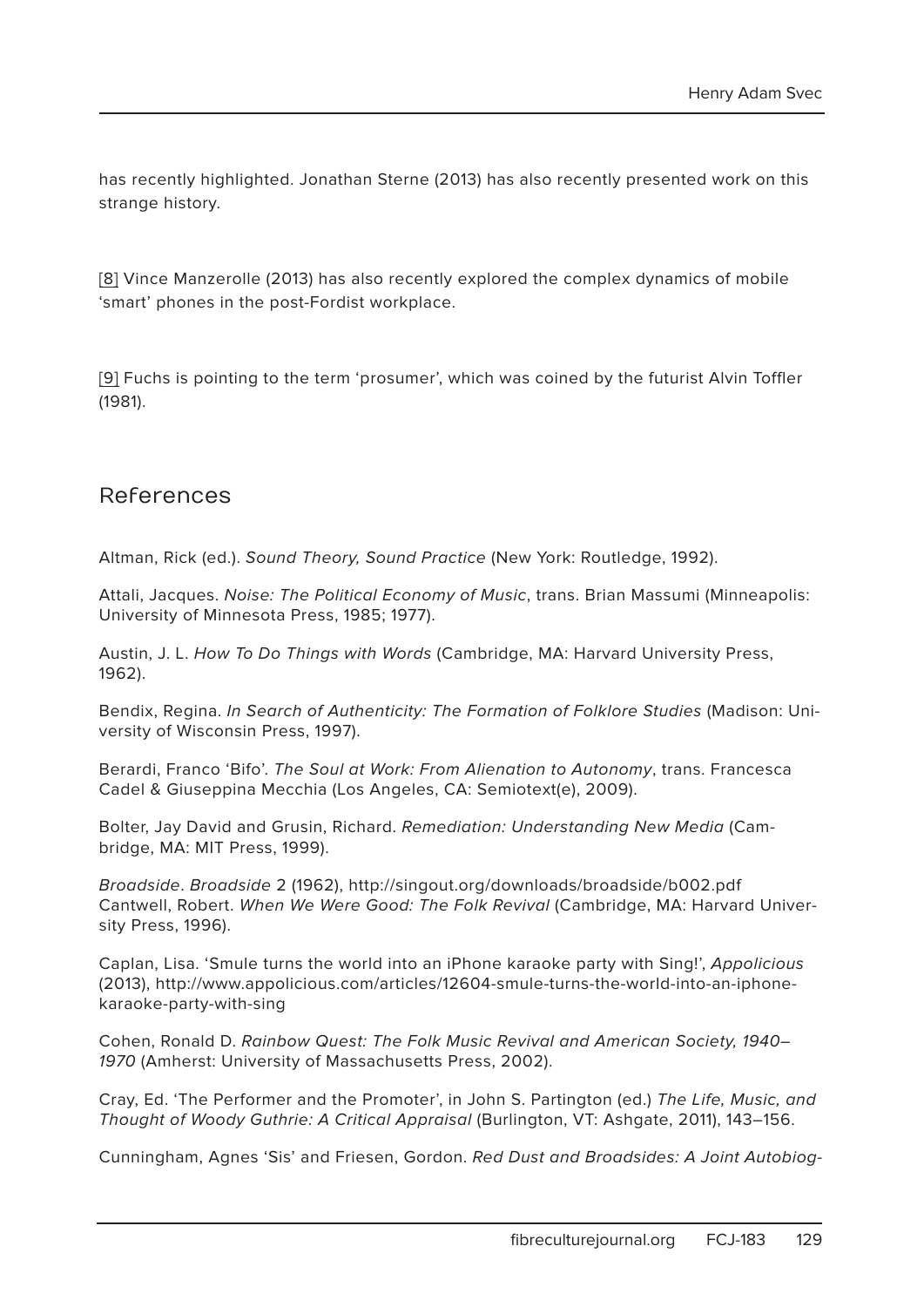raphy (Amherst: University of Massachusetts Press, 1999).

Dean, Jodi. Democracy and Other Neoliberal Fantasies: Communicative Capitalism & Left Politics (Durham: Duke University Press, 2009).

Dean, Jodi. Blog Theory: Feedback and Capture in the Circuits of Drive (Malden, MA: Polity, 2010).

Deleuze, Gilles and Guattari, Felix. A Thousand Plateaus: Capitalism and Schizophrenia, trans. Brian Massumi (Minneapolis: University of Minnesota Press, 1987).

Denisoff, Serge. Great Day Coming: Folk Music and the American Left\* (Urbana: University of Illinois Press, 1971).

Dorson, Richard M. Folklore and Fakelore: Essays Toward a Discipline of Folk Studies (Cambridge, MA: Harvard University Press, 1976).

Dunaway, David. How Can I Keep From Singing: Pete Seeger (Toronto: McGraw Hill Book Co., 1981).

Dunaway, David. Singing Out: An Oral History of America's Folk Music Revivals (New York: Oxford University Press, 2010).

Dyer-Witheford, Nick. Cyber-Marx: Cycles and Circuits of Struggle in High Technology Capitalism (Chicago: University of Illinois Press, 1999).

Filene, Benjamin. Romancing the Folk: Public Memory and American Roots Music (Chapel Hill: University of North Caroline Press, 2000).

Frith, Simon. '"The Magic That Can Set You Free": The Ideology of Folk and the Myth of the Rock Community', Popular Music 1 (1981): 159–168.

Fuchs, Christian. 'Class, Knowledge and New Media', Media, Culture & Society 32.1 (2010): 141–150.

Guattari, Félix. The Machinic Unconscious: Essays in Schizoanalysis, trans. Taylor Adkins (Los Angeles: Semiotext(e), 2011).

Guthrie, Woody. Bound for Glory (New York: E.P. Dutton & Co., Inc., 1968).

Guthrie, Woody. Woody Sez (New York: Grosset & Dunlap, 1975).

Guthrie, Woody. Pastures of Plenty: The Unpublished Writings of an American Folk Hero (New York: HarperCollins, 1990).

Guthrie, Woody. The Asch Recordings (Smithsonian Folkways Recordings, 1999).

Ha, Anthony. 'Music Startup Smule Promises to Get More Social, Starting with its New Karaoke App Sing', Tech Crunch, August 8 (2012), http://techcrunch.com/2012/08/08/smulesocial-sing/

Hardt, Michael and Negri, Antonio. Empire (Cambridge: Harvard University Press, 2000).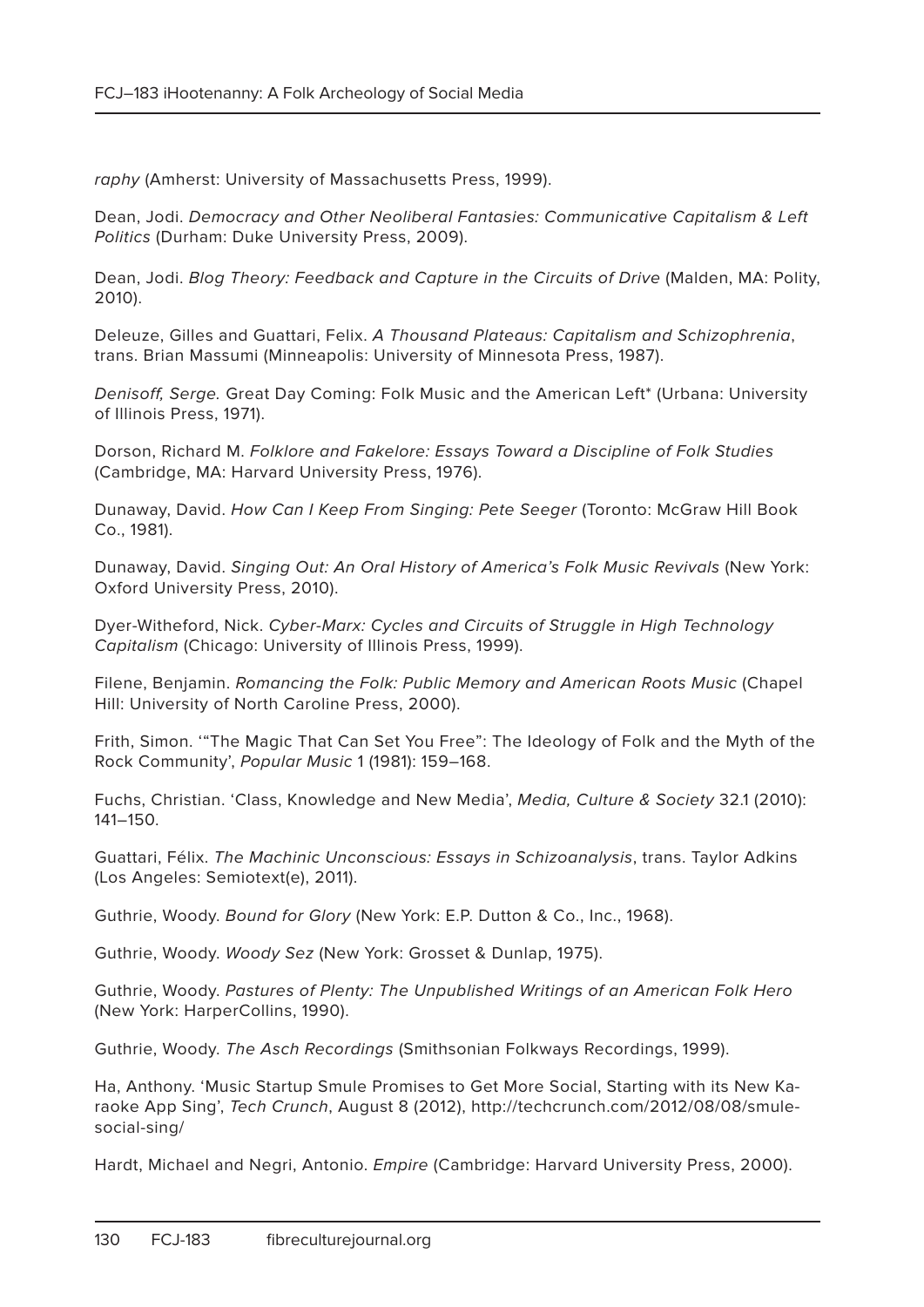Hearn, Alison. 'Meat, Mask, Burden: Probing the Contours of the Branded Self', Journal of Consumer Culture, 8.2 (2008): 197–217.

Howard, Robert Glenn. 'Electronic Hybridity: The Persistent Processes of the Vernacular Web', Journal of American Folklore, 121.480 (2008): 192–218.

Jenkins, Henry. Convergence Culture: Where Old and New Media Collide (New York: New York University Press, 2006).

Keightley, Keir. 'Reconsidering rock', in Simon Frith, Will Straw, and John Street (eds.) The Cambridge Companion to Pop and Rock (Cambridge, UK: Cambridge University Press, 2001), 109–142.

King, Homay. 'Antiphon: Notes on the People's Microphone', Journal of Popular Music Studies 24.2 (2012): 238–246.

Kirn, Peter. 'Interview: Smule's Ge Wang on iPhone Apps, Ocarinas, and Democratizing Music Tech', Create Digital Music (2009), http://createdigitalmusic.com/2009/07/interviewsmules-ge-wang-on-iphone-apps-ocarinas-and-democratizing-music-tech/

Lastra, James. Sound Technology and the American Cinema: Perception, Representation, Modernity (New York: Columbia University Press, 2000).

Lazzarato, Maurizio. 'Immaterial Labour', in Paolo Virno and Michael Hardt (eds.) Radical Thought in Italy: A Potential Politics (University of Minnesota Press, 1996), 133–147.

Lovink, Geert. Networks Without a Cause: A Critique of Social Media (Malden, MA: Polity, 2011).

Manzerolle, Vincent. 'Brave New Wireless World: Mapping the Rise of Ubiquitous Connectivity From Myth to Market [doctoral dissertation]', University of Western Ontario - Electronic Thesis and Dissertation Repository (2013), http://ir.lib.uwo.ca/etd/1212

Miller, Karl Hagstrom. Segregating Sound: Inventing Folk and Pop Music in the Age of Jim Crow (Durham, NC: Duke University Press, 2010).

Miller, Kiri. 'Grove Street Grimm: Grand Theft Auto and Digital Folklore', Journal of American Folklore, 121.481 (2008): 255–285.

Ochs, Phil. All the News That's Fit to Sing (Elektra, 1964).

Parikka, Jussi. What Is Media Archeology? (Malden, MA: Polity Press, 2012).

Reuss, Richard A. American Folk Music and Left-Wing Politics, 1927–1957 (Lanham, Md.: Scarecrow Press, 2000).

Roy, William G. Reds, Whites, and Blues: Social Movements, Folk Music, and Race in the United States (Princeton: Princeton University Press, 2010).

Ruby, Ryan. 'On the People's Mic: Politics in a Post-Literate Age', Journal of Occupied Studies (2012), http://occupiedstudies.org/articles/on-the-peoples-mic.html